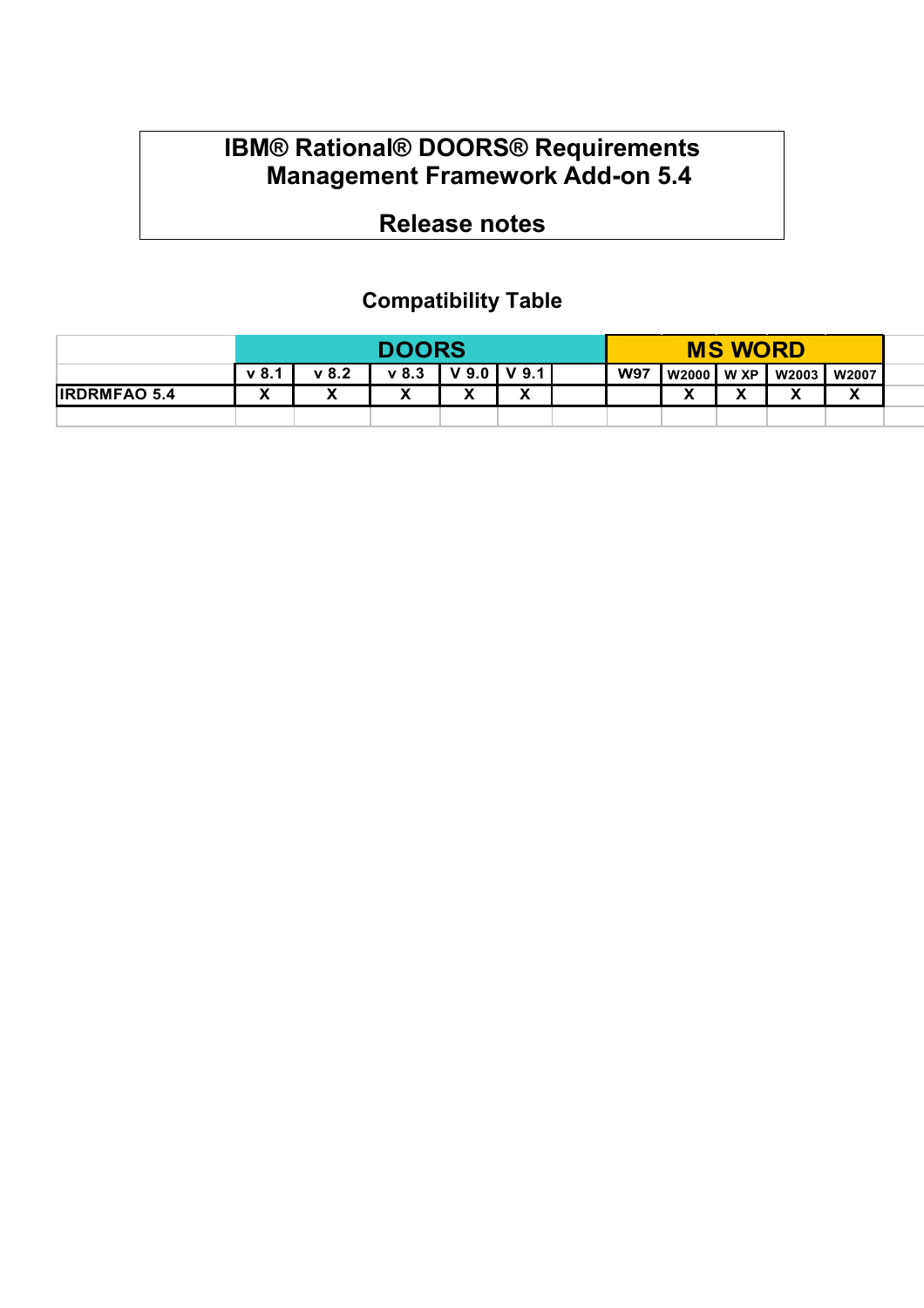#### *IBM® Rational® DOORS® Requirements Management Framework Add-on 5.4*

#### *June 2st 2009*

Previous versions of this product were delivered by Telelogic as a PS Asset named DOORS T-REK. Any installed version of DOORS T-REK must be uninstalled before installing IBM® Rational® DOORS® Requirements Management Framework Add-on.

In case of usage of the RCM component of DOORS T-REK, unactivate all RCM triggers before the uninstallation of DOORS T-REK.

The FLEXLM feature required to execute IRDRMFAO is different from the DOORS T-REK license feature. The new feature name is now IRDRMFAO and no more DTREK

Compatibility:

- This version has been ported on DOORS 9.1. This version is compatible with DOORS 8.1, DOORS 8.2, DOORS 8.3, DOORS 9.0 and DOORS 9.1. Only the DOORS concepts existing in DOORS 8.1 are supported.
- The tracability views have been modified to be compatible with DOORS WEB ACCESS 1.0 and 1.1.
- This version is compatible with Office 2000, Office XP, Office 2003 and Office 2007.

Because of the new encryption mecanism of DOORS 9.1, this version is provided as two different setup programs:

- irdrmfao setup.exe: for DOORS 8.1, DOORS 8.2, DOORS 8.3, DOORS 9.0
- irdrmfao 91 setup.exe: for DOORS 9.1

Enhancements and modifications:

- $\triangleright$  A new functionality has been introduced, the "Integrity Check" mecanism. This functionality supports the definition of predefined and user defined integrity rules, that may be automatically or manually applied to any set of modules. An integrity rule is defined in DXL, allowing any type of check to be covered by the function. A module may be "tagged" by the check, allowing to know if it is consistent with the rules or not.
- $\triangleright$  The Exchange functionality has evolved:
	- o Configuration in the project of the ability to use some specific options (set access rights on exported modules in source DB, delete not imported, move all objects)
	- o Capability of setting Readonly access rights (except for Exchange Manager) in source database of modules exported as not readonly in the away database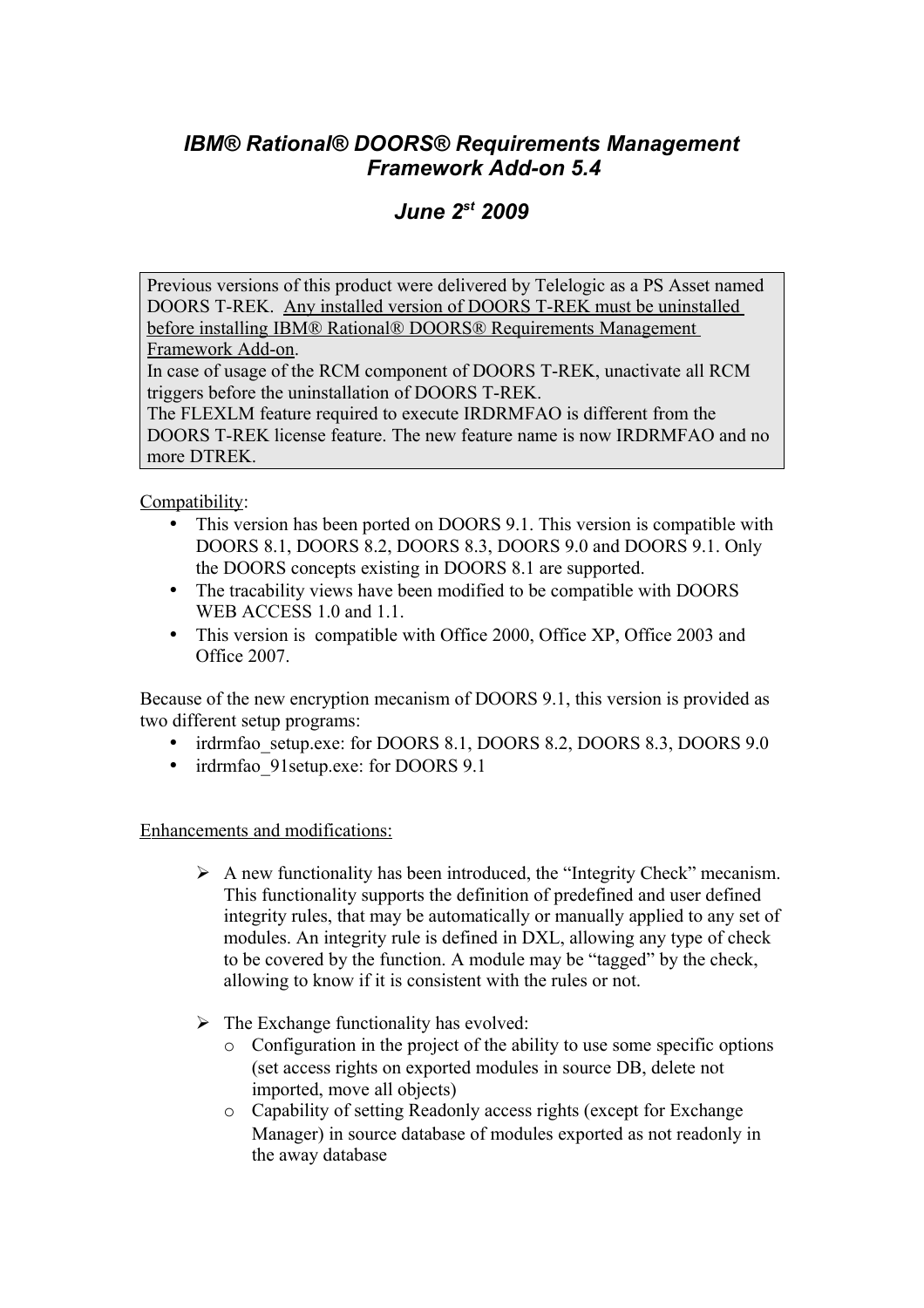- o A new operation to restore previous access rights on modules set as Readonly (Exchange -> Restore original access rights)
- o Enhanced log management
- o Enhanced universal identifier duplication management (automatic detection and repair at export)
- o Enhanced id generation with identifier duplication management
- o Storage of all options inside header file, and capability to reuse a header file to restore all export options
- o Display of options from the header file at import time
- $\triangleright$  The Explorer has evolved:
	- o Enhancement of the graph layout function, better repartition of the functionalities between the Explorer (DXL) and GraphvizContainer COM object  $(C^{++})$
	- o More control on DXL handle values for item access
	- o Better error handling on linkset operations (copy, reverse, delete, creation)
	- o Correction of an anomaly on the operation RMF module creation
	- o Correction of a bug on the operation Export modules
	- o Introduction of a log file to measure layout times
	- o Correction of a bug when a project name starts or ends with blanks (error in configuration files management)
- $\triangleright$  Index Management:
	- o Introduction of a limit on the maximum number of modules to insert in the index (5000 by default) to avoid memory problems
- $\triangleright$  Scope Management:
	- o Better management of refresh and detection of modifications in GUI
	- o Correction of a bug when a project name starts or ends with blanks (error in configuration files management)
- $\triangleright$  RCM
	- o More control on DXL handle values for item access
	- o Error handling correction on access rights management of RCM attributes and Change Requests
	- o Correction of an error when initializing a module under RCM control
	- o Batch scripts can now open modules in RCM controlled projects without having to set the –notriggers switch
	- o The triggers management has evolved: all RCM triggers are now defined at module level and no more at project level. They can be created automatically when a module is added to RCM control or manually. The already existing RCM triggers must be removed before installing the new version.
	- o The concept of predefined impact module list has been defined for change requests. It is used to initialize the linkset pairings for follows and impacts links and also to control the association of a change request with a module.
	- o The impacts and follows link modules may be defined into user callouts.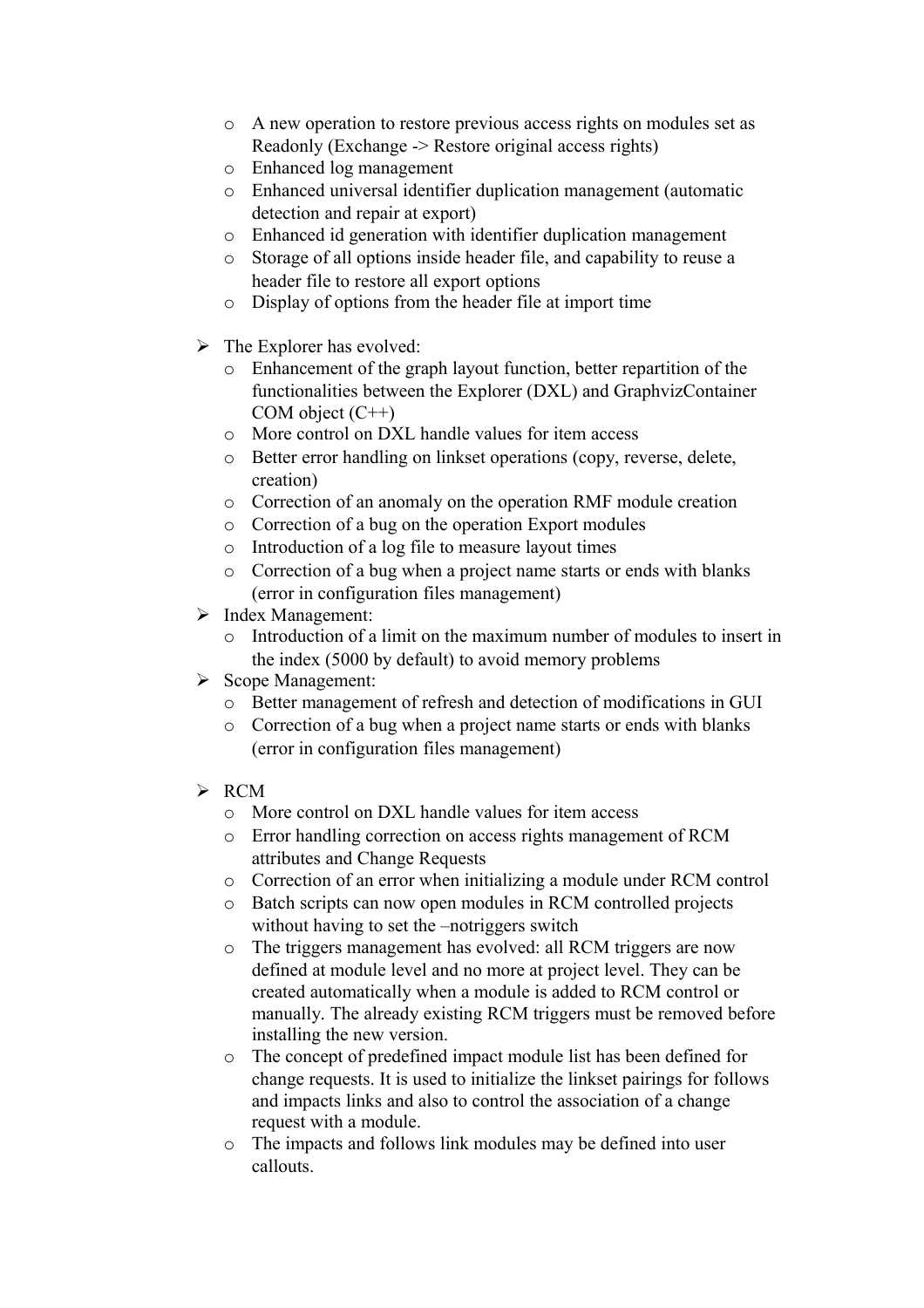- > Dashboard
	- o More control on DXL handle values for item access
	- o Correction of an error to remove alert message in Excel when saving a file
	- o Better detection of invalid file references
	- o Modification of the behavior in case of wrong log file name in configuration, the operation is no more halted and the log messages are displayed into DXL window
	- o Addition of a new predefined data to extract access rights of items
- $\triangleright$  WEXP:
	- o Correction of some inefficient code when closing modules
	- o Add three new user callouts to manage module attribute processing in <<…>> patterns
	- o Suppression of a wrong error message on OLE inline generation for Word2000
- WEXP Spooler:
	- o Correction of an error in the included files for spooler code
	- o Modification of the scripts used by .bat programs to control the spooler
	- o Add new .bat scripts to control spooler (stop,pause,restart)
	- o The management of the elapse and progress timeouts in spooler has been corrected to avoid infinite loops in case of export problem
	- o When a job is killed by the spooler, the WEXP log file may be downloaded by the user to analyze the state of the job when it has been killed
	- o The jobs found in the In Progress status when starting a spooler are automatically cancelled
- > Manage Object:
	- o Modification of the behaviour when the attribute Paragraph Style is undefined in a module, to suppress the error message display when the attribute is not required
- Create/Tag a RMF Module:
	- o The error management has been improved. Most of the error and warning modal dialog boxes have been replaced by messages in a log window.
	- o The advanced mode is now usable even in multi modules tag or synchronize mode
- $\triangleright$  Configure a RMF Project:
	- o All role definitions are now based on groups and definitions of users are no more supported.
- $\triangleright$  Kitchen:
	- o Kitchen is no more installed by IRDRMFAO, it is delivered as ZIP archive in the Misc/Addins directory.